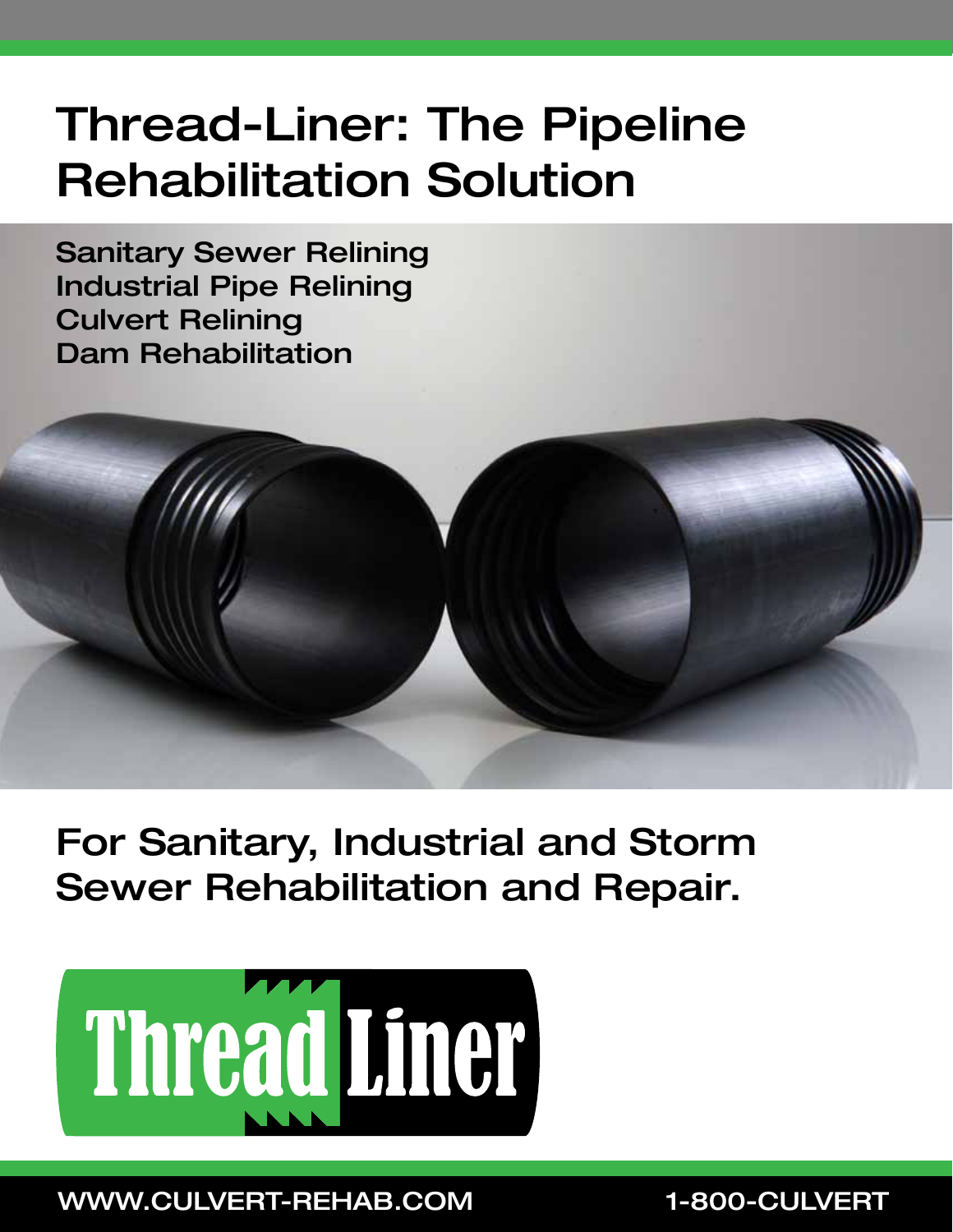# **Sanitary Sewer Relining • Industrial Sewer • Drainage Renewal • Culvert Relining • Dam Rehabilitation**

# **The Thread-Liner piping system – the solution**

It's a fast install, it handles the job's requirements, and it fits your budget as easily as it fits into the available work space.

## **No special training or equipment.**

The Thread-Liner pipe lining system is unmatched in ease of installation. Since it typically weighs as little as 10% of concrete, ductile iron and clay pipes, it is much easier to handle. Maintenance departments can use their own crews - no special training or specialized equipment necessary.

## **You don't have to wait on the backhoe.**

Because of Thread-Liner's ease of installation and variable lengths, 95% of drainage and sewer pipe renewal can be off road. This means increased safety for both your workers and motorists. Traffic disturbance can be a thing of the past.

## **Everything for the installer.**

Standard Thread-Liner comes in a diameter range of 3" to 42", and the standard length of 30"(2.5 feet lay length). Additional diameters and custom lengths may be available upon request. Typically, it comes in 2- to 3-foot sections for manhole-to-manhole installation. These sections can be connected together, all with strong water-tight seals. These advantages also make Thread-Liner the

preferred answer for pipe renewal.



*Thread-Liner*

Simple installation means light duty equipment, less manpower, minimal disturbance of right-ofway, and indefinite service life. When considering these benefits, it becomes clear that the Thread-Liner system is the most cost-effective way to rehabilitate deteriorating drainage piping systems. It may be the last solution you'll ever need.

The Thread-Liner joint and installation system allows replacement of failing systems without the need to remove existing pipe or excavation.

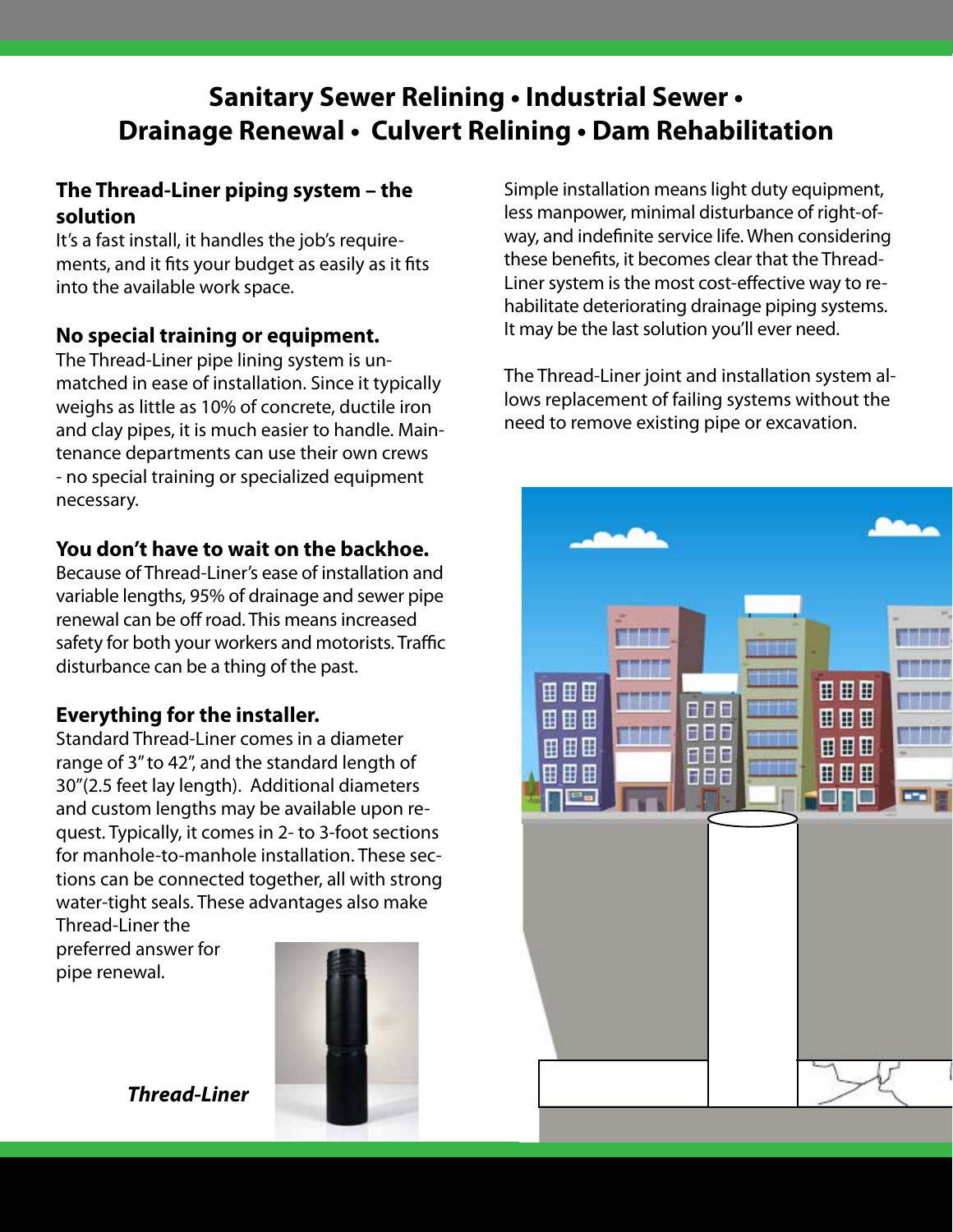# **Typical applications are:**

- **Sanitary Sewer Relining**
- **• Industrial Sewer Relining**
- **• Culvert Relining**
- **• Dam Rehabilitation**
- A new, leak-free, independent system which features a cost-effective installation, improved flow and dramatically longer life.
- High-density polyethylene has outstanding chemical and corrosion resistance. It also has high strength and flexibility.

田田田

8 D A

田田田

80B

田田田

888

日日日

F F

F 66 **Street** 

而有百名方

ar a s

deleter

**Biskup** 

numer

inner

aunus

- Save up to 50% compared to pipe replacement
- No interruption of services
- Little or no surface damage
- **Maintain traffic flow**
- Faster project completion
- Improved hydraulic capacity
- Sealed system prevents entry of ground water, roots and debris
- Long service life
- Reduced extraneous water allows treatment plants to operate efficiently
- Owners benefit from lowered volumes for waste treatment

# **An effective, economical system to help promote a cleaner, healthier environment**

See what Thread-Liner can do for you. It will be the last solution you'll ever need for piping problems.

> *The* Thread-Liner *joint and installation system allows replacement of failing systems without the need to remove existing pipe or excavation.*



# WWW.CULVERT-REHAB.COM 1-800-CULVERT